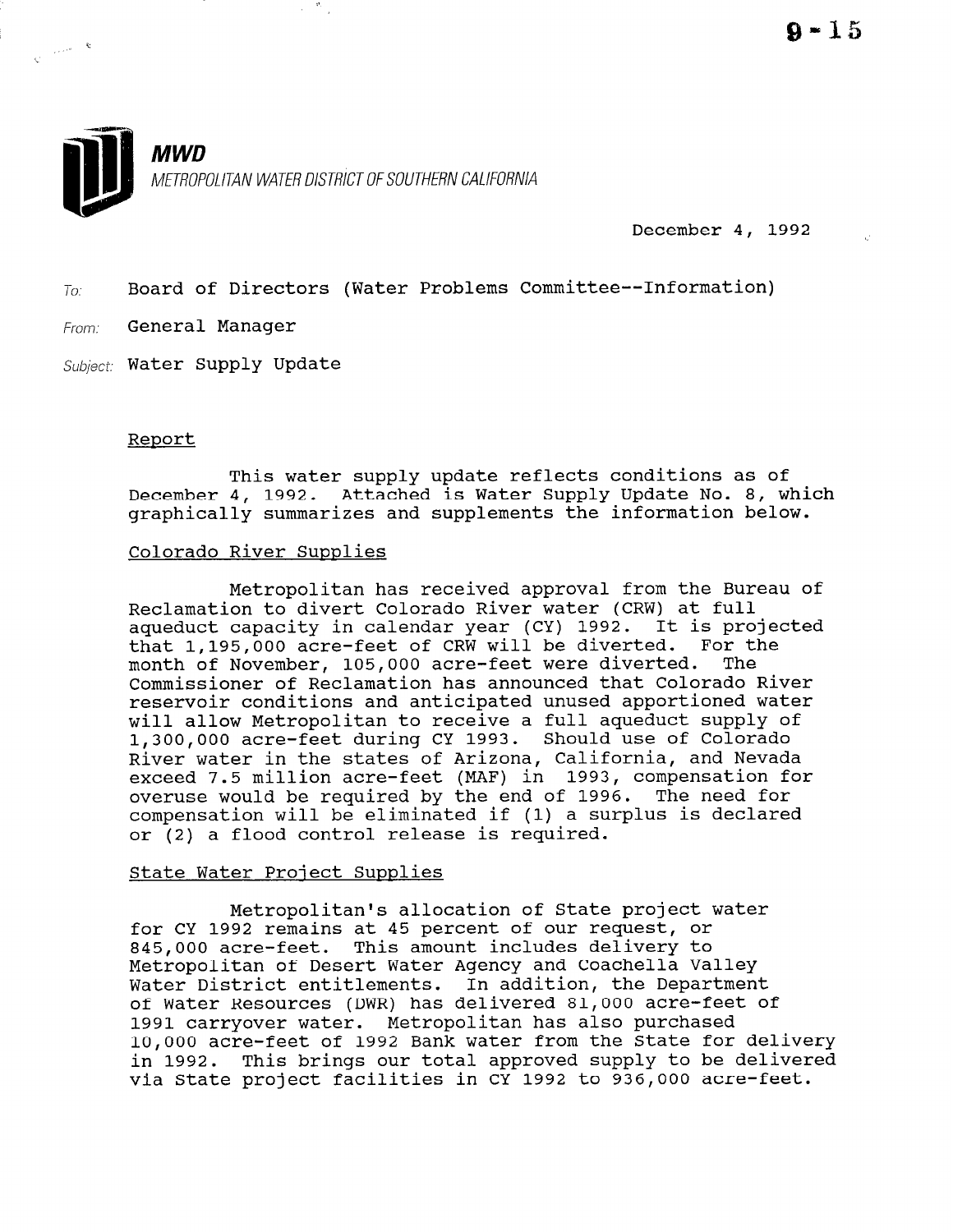Based on our annual contractual entitlement, plus the entitlements of Desert Water Agency and Coachella Valley Water District, Metropolitan has requested 2,073,000 acre-feet of deliveries from the State Water Project for CY 1993. On December 1, 1992, DWR announced an initial approval of 10 percent of contractors' requests for delivery in 1993. While it is hoped that this amount will increase over the winter months, it is possible that the lo-percent allocation may be reduced should the 1992-93 water year remain dry, and  $\cdot$ if  $\cdot$ numerous $\cdot$ Bay $\not$ De $1$ ta $\cdot$ standards $\cdot$ and $\cdot$ endangered $\cdot$ species, restrictions are implemented. A letter dated November 20, 1992 reviewing the 1993 State project outlook and proposed restrictions by the National Marine Fisheries Service, was previously provided to your Board.

#### Combined Resources for 1993

The combined Colorado River Aqueduct and State Water Project resources available to Metropolitan, including 1992 entitlement water projected to be carried over to 1993, totals about 1.7 MAF compared to a projected demand between 2.0 MAF and 2.2 MAF. The shortfall may be made up by additional allocations by DWR, as occurred in 1992, purchases of bank water, elimination or reduction of some Seasonal Storage Service deliveries or the implementation of higher stages of the Incremental Interruption and Conservation Plan. These options will be more fully discussed in the January Water Supply Update to your Board.

#### 1992 Water Supply Balance

The attached table summarizes the current water supply balance for CY 1992. The projected demands are based on adjusted information received from our member agencies. These figures are based on Stage I of the Incremental Interruption and Conservation Plan remaining in effect for the balance of CY 1992. Sufficient supplies exist to meet estimated use by the member agencies for the remainder of 1992. In addition, it is estimated that 170,000 acre-feet of unused 1992 entitlement water will be available as carryover for use in 1993. The final amount eligible for carryover into CY 1993 will depend on actual member-agency demands, as well as on deliveries to storage accounts and deliveries of water from the 1992 Water Bank.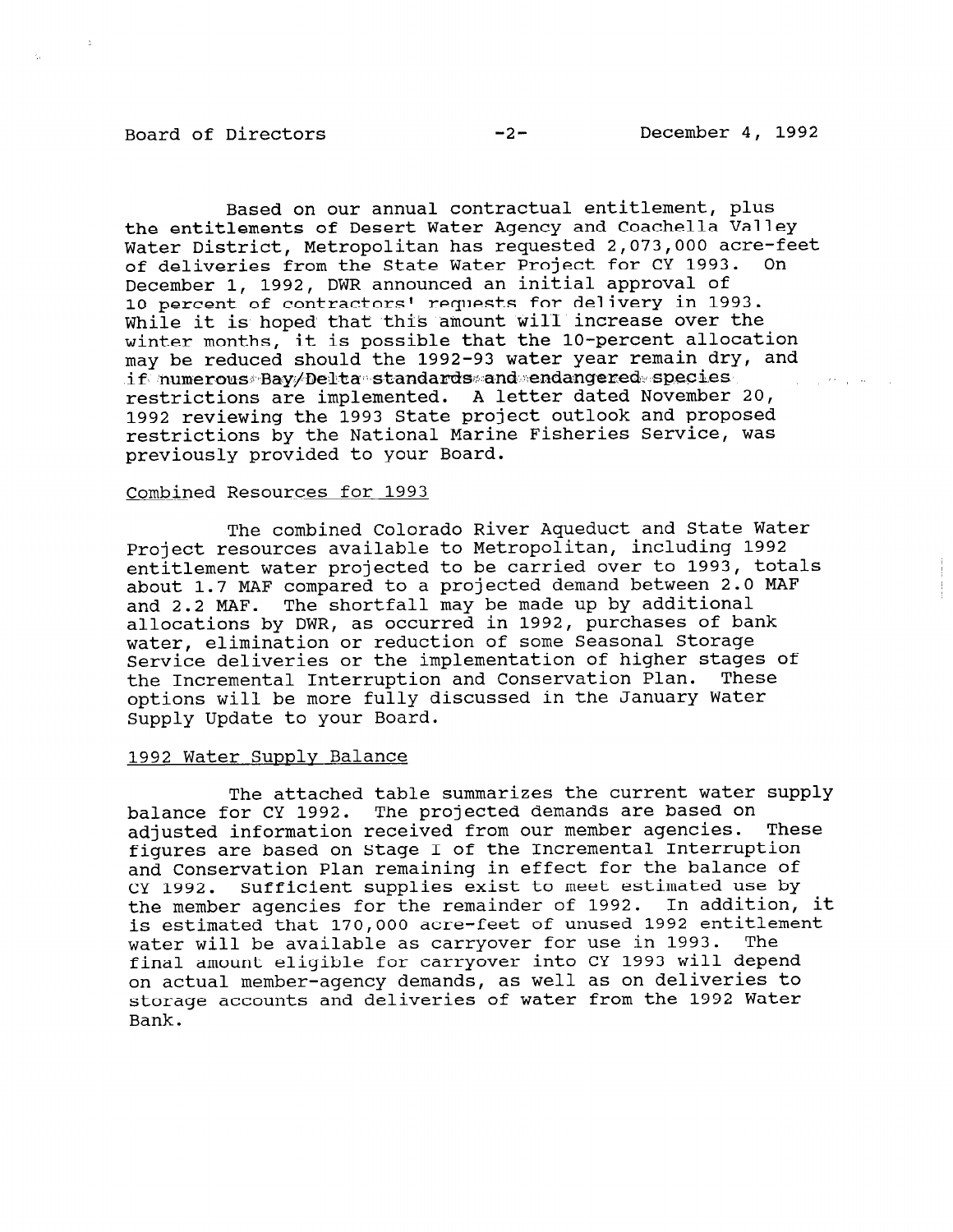### Board of Directors -3- December 4, 1992

#### Board Committee Assignments

This letter is an information item to the Water Problems Committee because of its authority with regard to policies, sources, and means of importing water required by the District; and policies regarding water conservation, reclamation, reuse, and underground storage of water and the use thereof, pursuant to Administrative Code, Section 2481 (a) and  $(i)$ . ,. , ,,m\_ :

Recommendation

For information only.

Carl Boronkay

AIB/KEN:eim

Attachment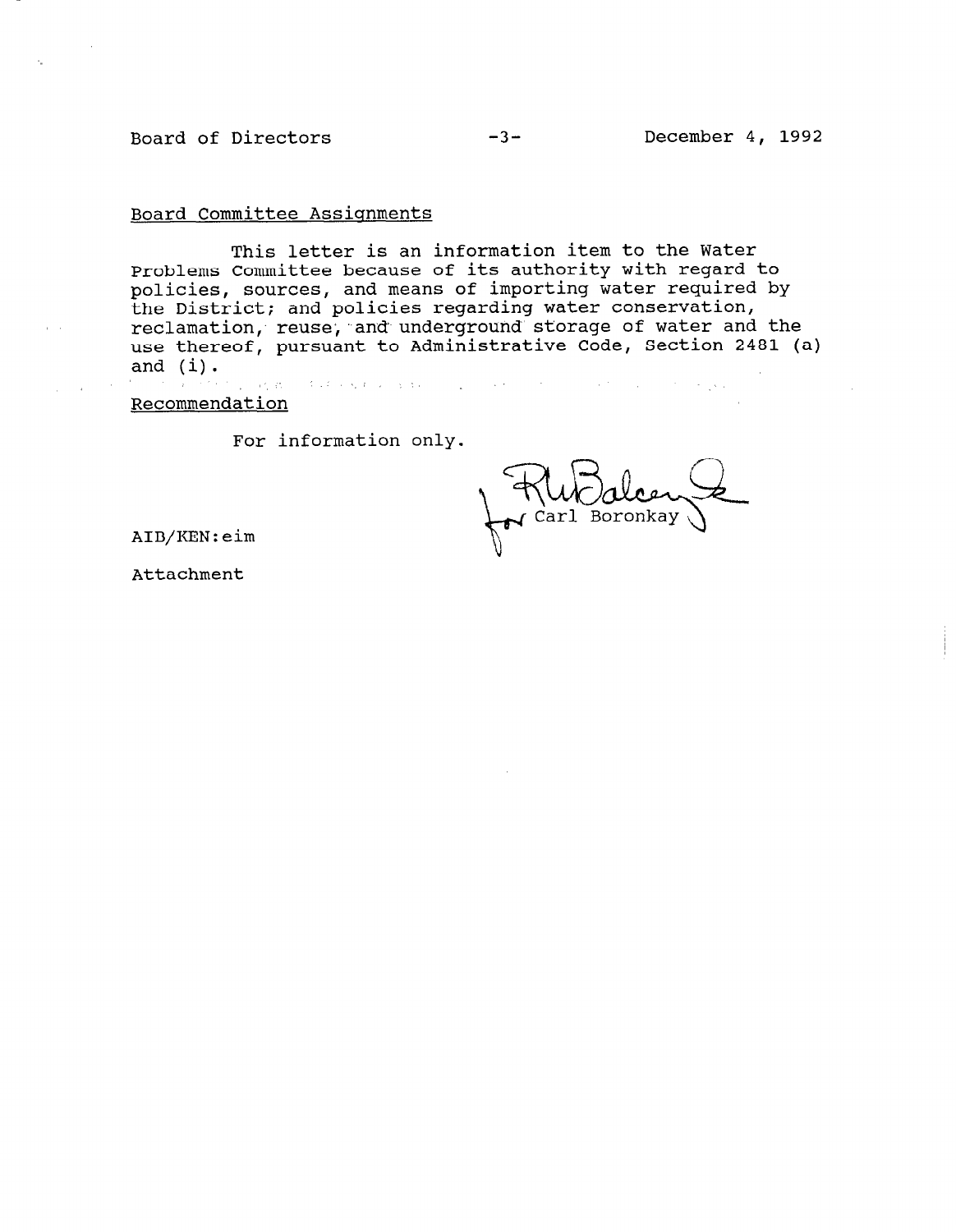#### CY 1992 WATER SUPPLY AND BALANCE

#### CY 1992 Supply

 $\tau_{\rm c}$ 

approaches the State of the Contractor

| Colorado River Aqueduct<br>State Water Project (1)                                                   | 1,195,000 AF<br>926,000 AF |  |
|------------------------------------------------------------------------------------------------------|----------------------------|--|
| State Bank Water                                                                                     | 10,000 AF                  |  |
| Net Storage Change (2) Net                                                                           | 72,000 AF                  |  |
| System Losses                                                                                        | $-52,000$ AF               |  |
| Local Projects Program                                                                               | 17,000 AF                  |  |
| 2014年1月11日,1月20日,1月20日,1月20日,1月20日,1月20日,1月20日,1月20日,1月20日,1月20日,1月20日,1月20日,1月20日,1月20日,1月20日,1月20日 |                            |  |
| Total Supply                                                                                         | 2,168,000 AF               |  |

#### CY 1992 Demand

| Projected Use $(3)$ $(4)$ $(5)$ |  |  | 1,998,000 AF |  |
|---------------------------------|--|--|--------------|--|
| Projected 1993 Carryover        |  |  | 170,000 AF   |  |

#### Notes :

- (1) -- Includes 81,000 acre-feet of 1991 carryover water and DWCV entitlements.
- (2) -- Includes cyclic, reservoir storage, and exchange account changes.
- (3) -- Stage V effective January 1 to February 29, 1992.
	- -- Stage III effective March 1 to 31, 1992.
	- -- Stage I effective April 1 to December 31, 1992 and assumes 10 percent conservation.
- (4) -- Includes Discretionary Pool Deliveries and purchases preciedionaly roof.<br>Includes preciedionaly roof.
- $(5)$  -- Projections based on estimates obtaine frojections based on estimates obtained<br>Courth agencies, acception and actual sale from the member agencies, and actual sales through October.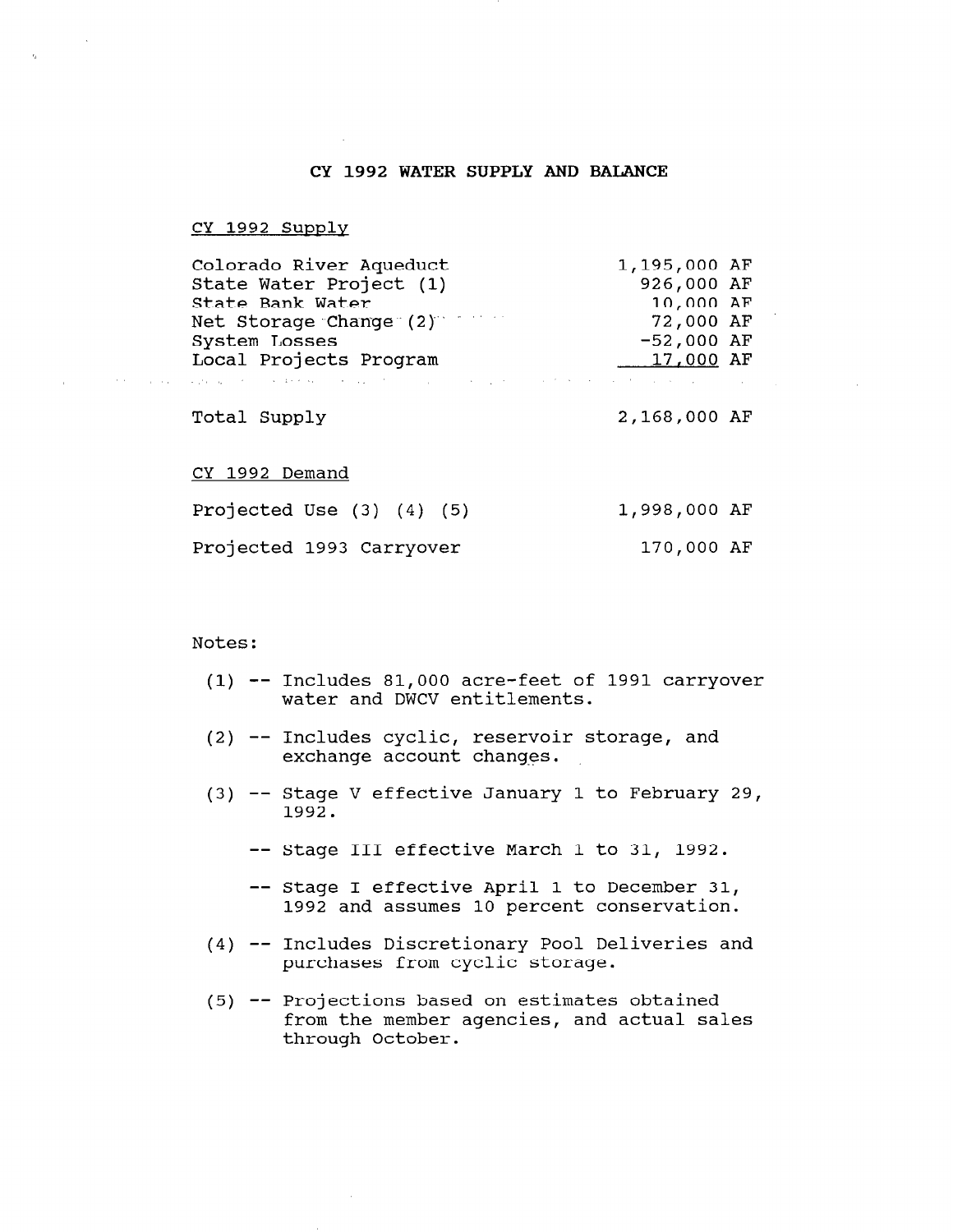## WATER SUPPLY UPDATE

PUBLISHED MONTHLY BY THE OPERATIONS DIVISION

#### **SUMMARY**

 $\frac{1}{2}$  ,  $\frac{1}{2}$  ,  $\frac{1}{2}$  ,  $\frac{1}{2}$ 

Sales for the month of November amounted to approximately 180,000 AF, which were 1,000 AF less than last year's sales. The State has announced an initial delivery approval of 10 percent of the contractors' request for CY 1993. Metropolitan's 1993 allocation is initially expected to be 207,000 AF. We remain at Stage | of the IICP, which calls for 10 percent voluntary conservation.



SWP: State Water Project, CRW: Colorado River Water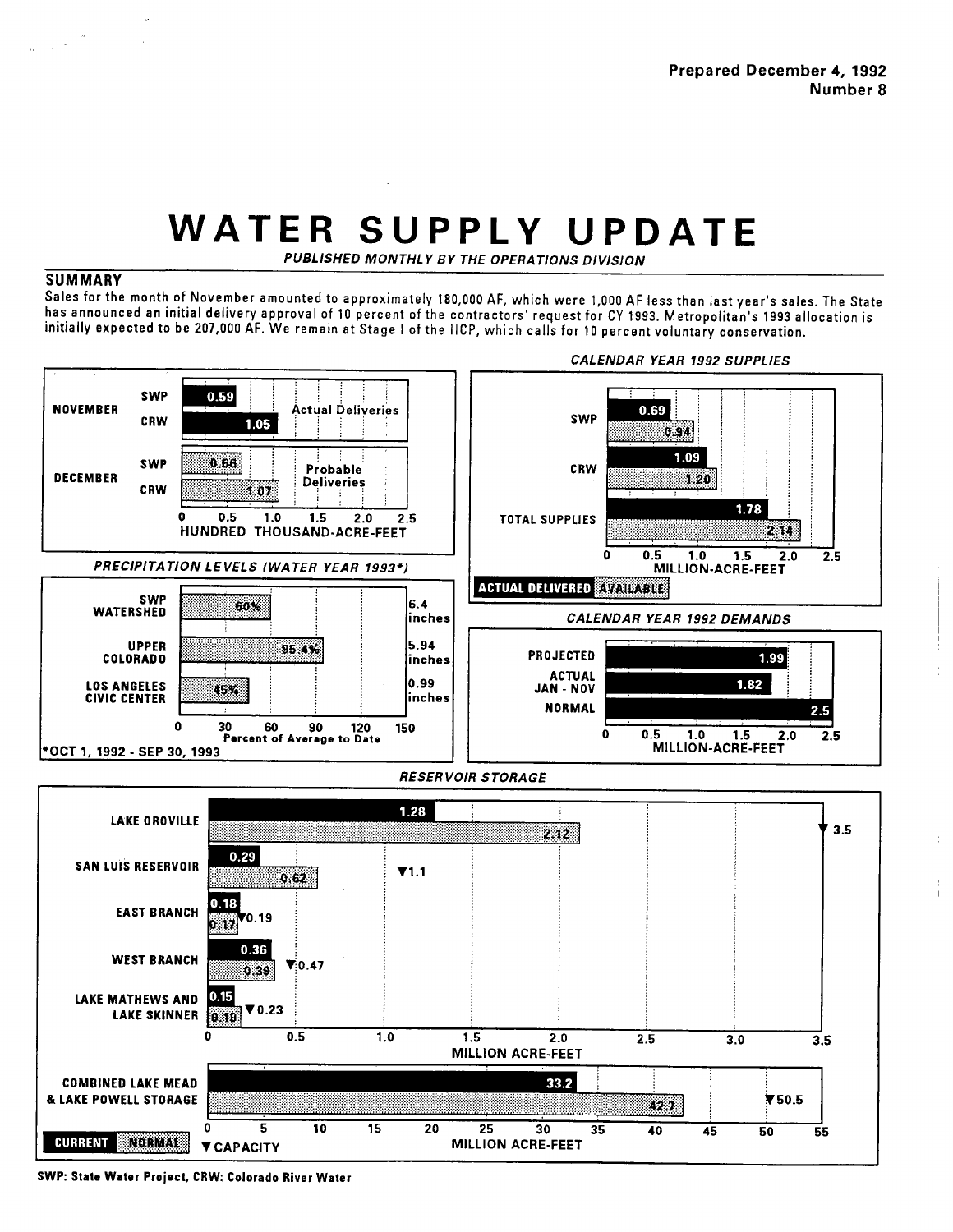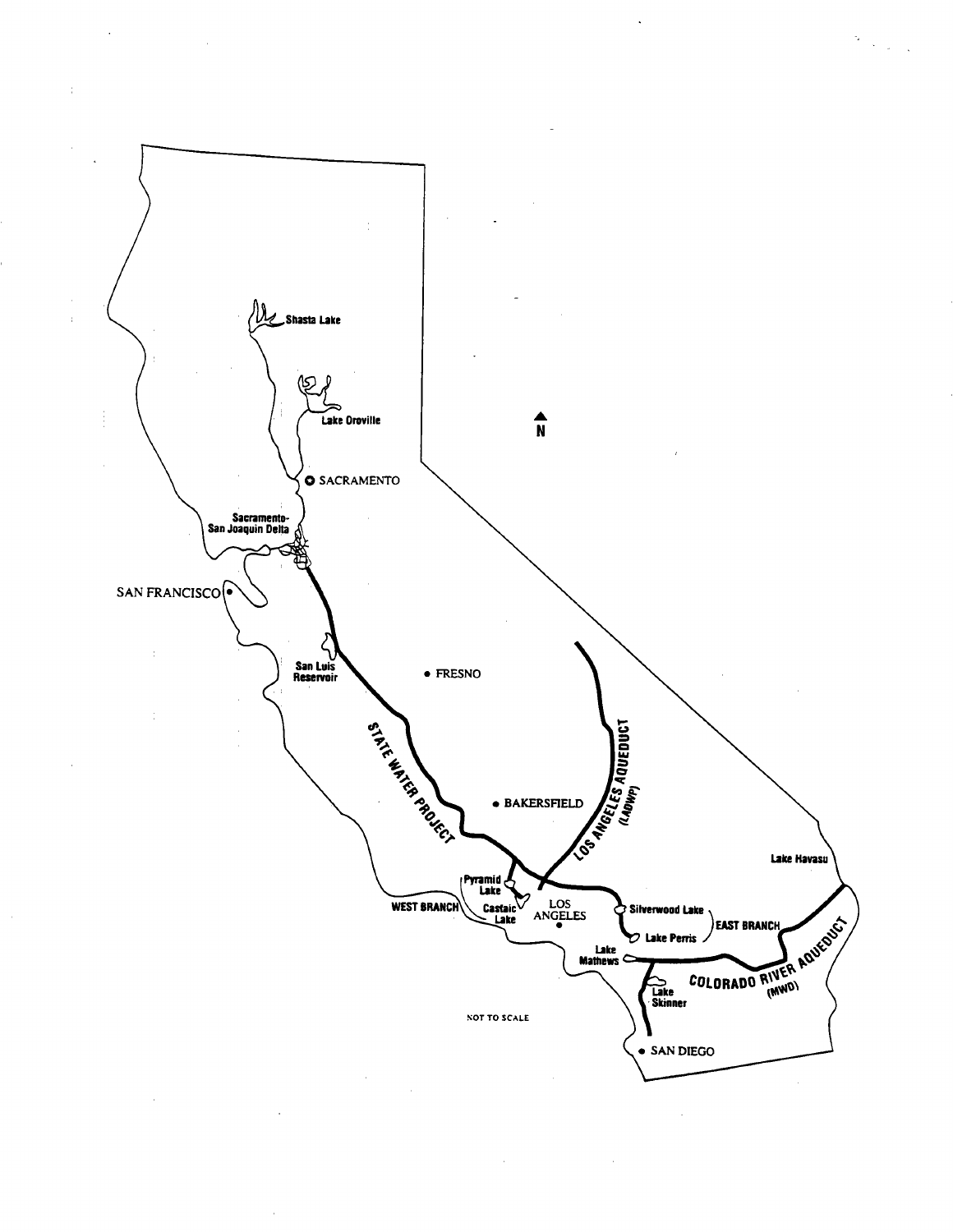

# WATER SUPPLY UPDATE

PUBLISHED MONTHLY BY THE OPERATIONS DIVISION

#### **SUMMARY**

Sales for the month of November amounted to approximately 180,000 AF, which were 1,000 AF less than last year's sales. The State has announced an initial delivery approval of 10 percent of the contractors' request for CY 1993. Metropolitan's 1993 allocation is initially expected to be 207,000 AF. We remain at Stage I of the IICP, which calls for 10 percent voluntary conservation.



SWP: State Water Project, CRW: Colorado River Water